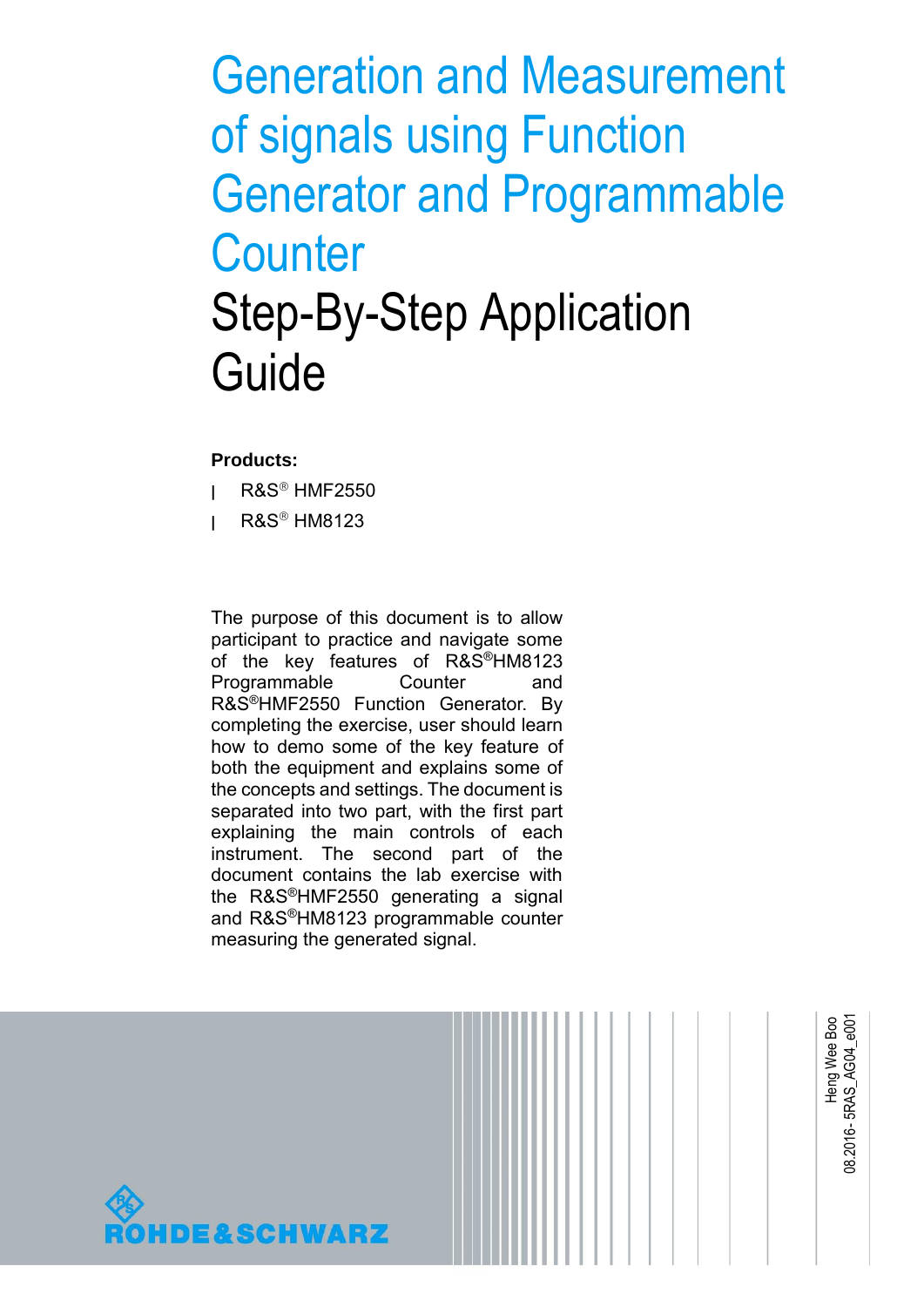## **History**

### **History**

01.06.2016 Heng Wee Boo first version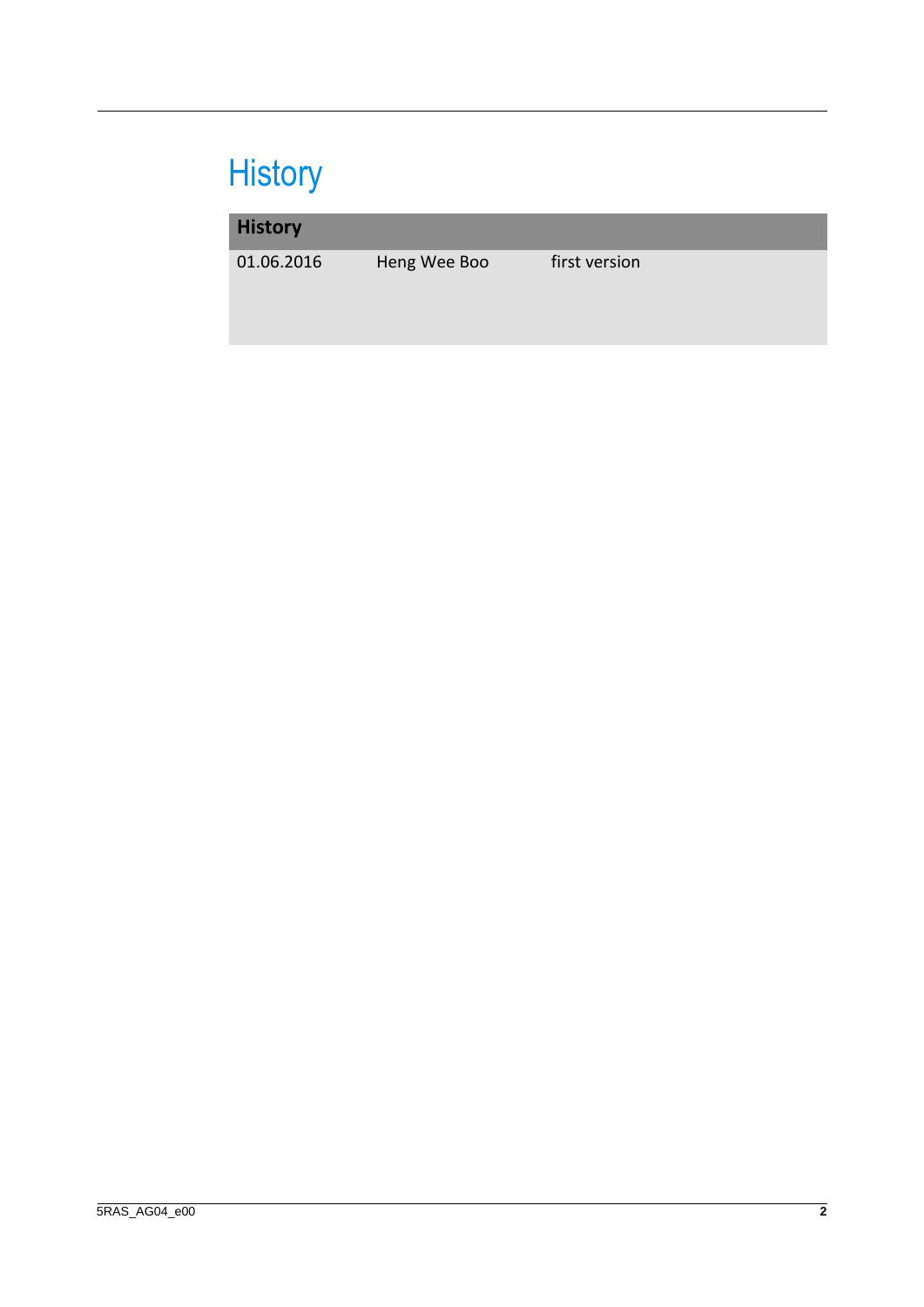## Table of Contents

| 1 |                                                                   |
|---|-------------------------------------------------------------------|
|   |                                                                   |
|   |                                                                   |
|   |                                                                   |
|   | Creating a Sine Signal using R&S®HMF2550 Arbitrary Generator. (CW |
|   | Measuring the given signal using R&S®HMF2550 Programmable Counter |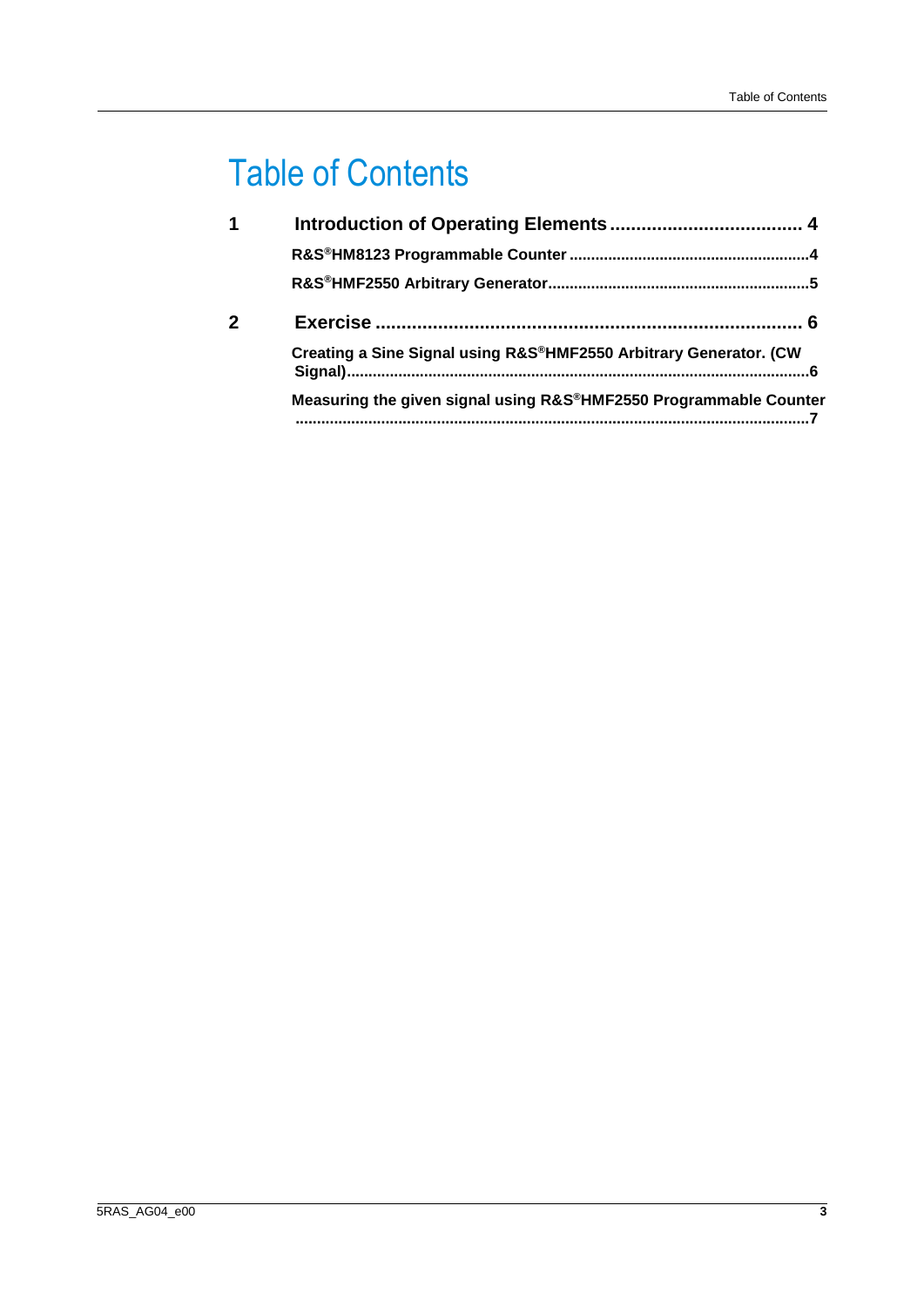## <span id="page-3-0"></span>1 Introduction of Operating Elements

## <span id="page-3-1"></span>**R&S®HM8123 Programmable Counter**

### **Front panel of R&S®HM8123**

| 1. | POWER (Pushbutton)                      | 15. Slope (pushbutton)        |  |
|----|-----------------------------------------|-------------------------------|--|
| 2. | GATE (LED)                              | 16. 1:10 pushbutton           |  |
|    | The GATE LED will be on for the         | Input attenuator, total       |  |
|    | duration of the gate time and           | attenuation 100 times.        |  |
|    | synchronization time, i.e. for the      | 17. 50 $\Omega$ (pushbutton)  |  |
|    | duration of one complete                | 18. LP 50 kHz (pushbutton)    |  |
|    | measurement.                            | 19. TRIG (LED)                |  |
| 3. | REMOTE (LED and pushbutton)             | 20. INPUT A (BNC connectors)  |  |
| 4. | Display (LCD)                           | 21. AUTO TRIG (pushbutton)    |  |
| 5. | Display (LCD)                           | 22. INPUT B (BNC connectors)  |  |
| 6. | ENTER (pushbutton)                      | 23. TRIG (LED)                |  |
| 7. | SELECT (pushbutton)                     | 24. INPUT C (SMA connector)   |  |
| 8. | $\triangle V \triangleleft$ pushbuttons | 25. RESET / V (pushbutton)    |  |
| 9. | Rotating knob                           | 26. TRIG / GHz/s (pushbutton) |  |
|    | Knob for entering parameters            | 27. HOLD / mV (pushbutton)    |  |
|    | 10. GATE TIME (pushbutton)              |                               |  |
|    | 11. LEVEL B (pushbutton)                |                               |  |
|    | 12. LEVEL A (pushbutton)                |                               |  |
|    | 13. 1:10 pushbutton                     |                               |  |
|    | Input attenuator, total                 |                               |  |
|    | attenuation 100 times.                  |                               |  |
|    | 14. DC (pushbutton)                     |                               |  |
|    | Selects the coupling of the             |                               |  |
|    | corresponding channel.                  |                               |  |
|    | Button DC $lit = DC$ coupling           |                               |  |
|    | Button DC dark = $AC$ coupling          |                               |  |

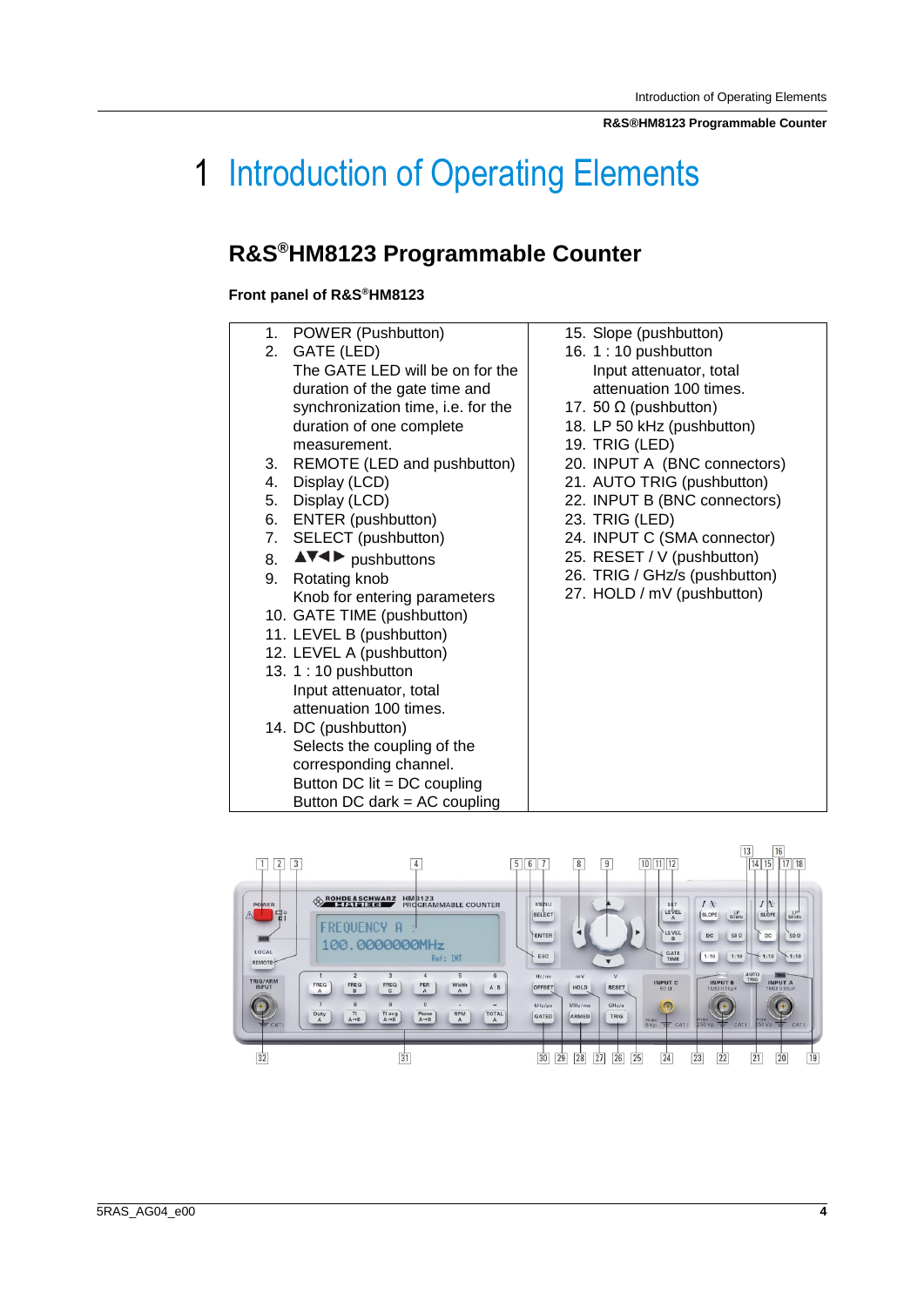#### **R&S®HMF2550 Arbitrary Generator**

### <span id="page-4-0"></span>**R&S®HMF2550 Arbitrary Generator**

- 1. POWER Power switch turns the instrument on/off
- 2. Display (TFT) All parameters including the current waveform are shown concurrently
- 3. Interactive Softkeys Direct access of all relevant functions
- 4. Numerical keyboard Setting of all operating parameters with respective units
- 5. SWEEP Selection of the parameters for sweep mode
- 6. MOD Modulation modes
- 7. BURST Add user defined period to the waveform depending on internal or external trigger signa
- 8. MENU Open the menu optionsl
- 9. Arrow buttons Cursor keys for shifting the cursor to the position to be changed, increase/decrease value of the selected parameter
- 10. Rotary knob Knob to adjust the values / confirm settings by pushing the knob
- 11. OUTPUT Turn on/off the output
- 12. OFFSET Add a user defined DC voltage to the signal output
- 13. INVERT Inverses the pulse signal output
- 14. REM/TRIG Toggling between front panel and remote operation or force trigger
- 15. USB stick port USB stick port for storing parameters and load waveforms
- 16. Signal functions Selection of the signal: sine wave, square wave , triangle , pulse , arbitrary

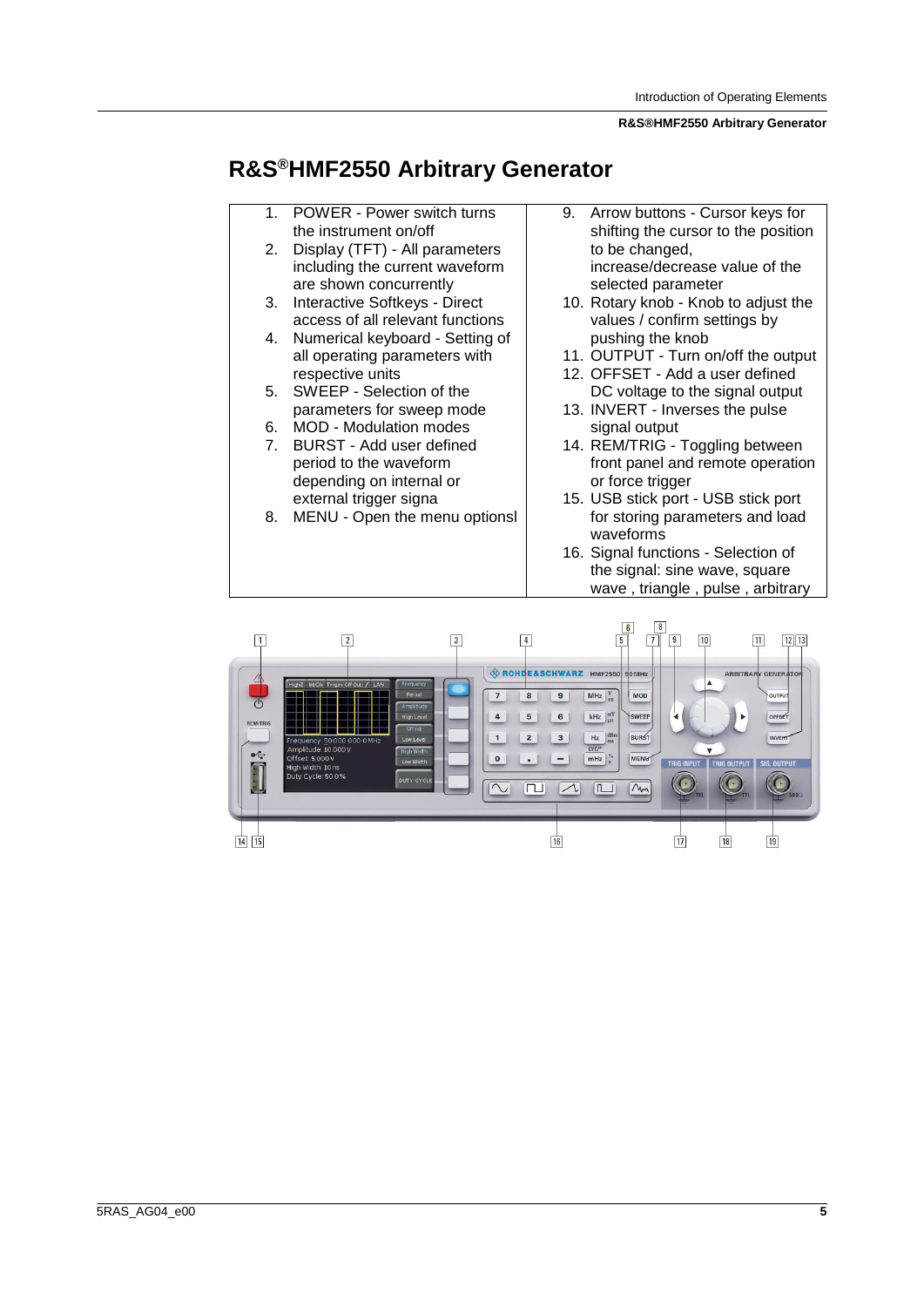**Creating a Sine Signal using** R&S®HMF2550 Arbitrary Generator. (CW Signal)

## <span id="page-5-0"></span>2 Exercise

### <span id="page-5-1"></span>**Creating a Sine Signal using R&S®HMF2550 Arbitrary Generator. (CW Signal)**

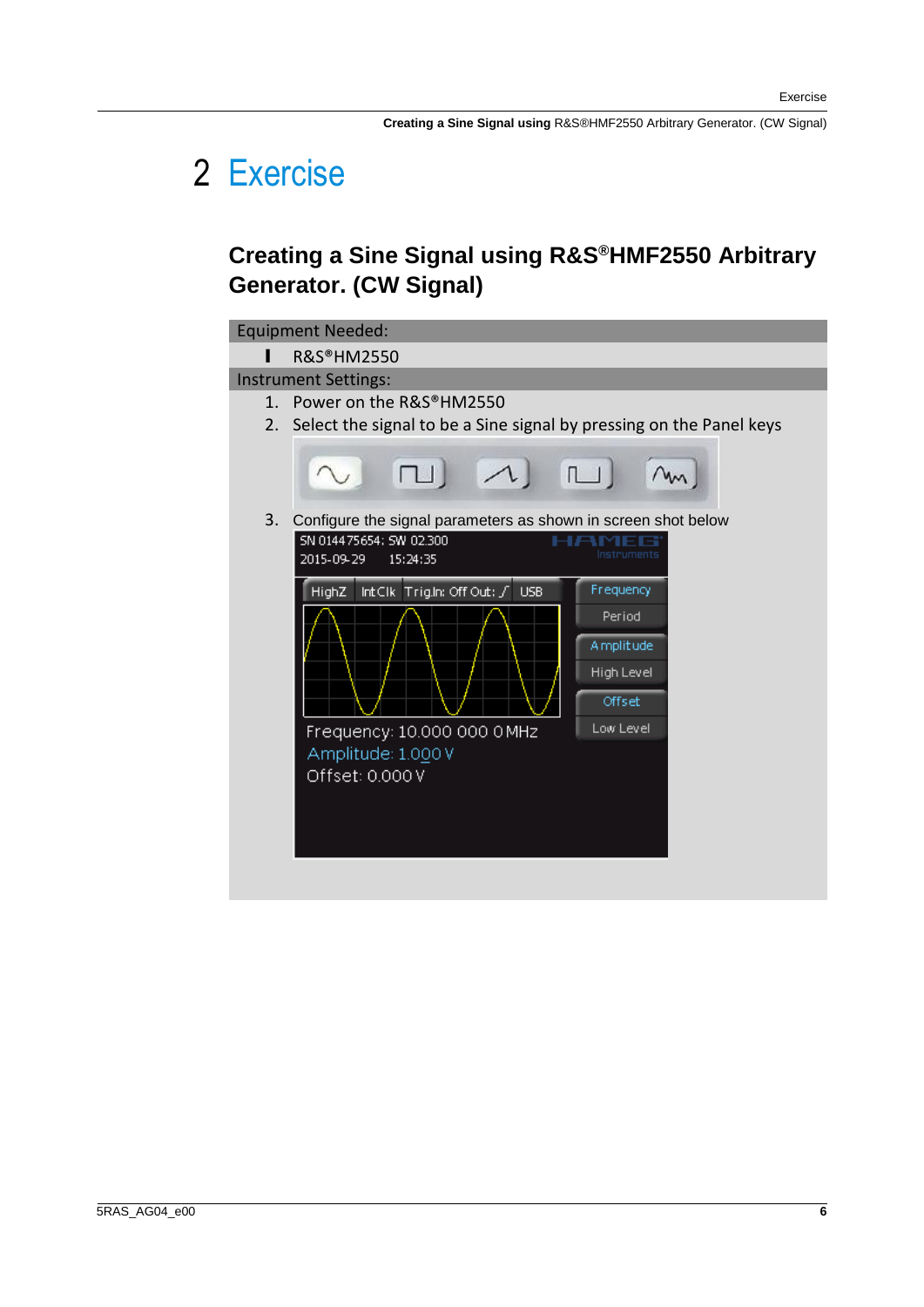### <span id="page-6-0"></span>**Measuring the given signal using R&S®HMF2550 Programmable Counter**

| <b>Equipment Needed:</b> |  |
|--------------------------|--|
|--------------------------|--|

- l R&S®HM8123 Programmable Counter
- l 2x BNC BNC RF Cables

Instrument Settings:

- 1. Power on the R&S®HM8123 Programmable Counter
- 2. Connect the signal output of R&S®HMF2550 to Input A of R&S®HM8123
- 3. Click on the OUTPUT key of R&S®HMH2550

| <b>OUTPUT</b> |
|---------------|
| <b>OFFSET</b> |
| <b>INVERT</b> |

4. Press Reset on R&S®HM8123

### Question 1

What is the measured frequency of the signal? Is it at 10 MHz? If not, why?

\_\_\_\_\_\_\_\_\_\_\_\_\_\_\_\_\_\_\_\_\_\_\_\_\_\_\_\_\_\_\_\_\_\_\_\_\_\_\_\_\_\_\_\_\_\_\_\_\_\_\_\_\_\_\_\_\_\_\_\_\_\_

- 5. Connect 10 MHz Reference Out (R&S®HMF2550) to 10 MHz Reference In (R&S®HM8123)
- 6. Press SELECT (Menu) -> Select Reference->Reference->External (Using arrows and ENTER (menu)

### Question 2

What is the measured frequency of the signal now? Can you explain the reason why change in measured values.

\_\_\_\_\_\_\_\_\_\_\_\_\_\_\_\_\_\_\_\_\_\_\_\_\_\_\_\_\_\_\_\_\_\_\_\_\_\_\_\_\_\_\_\_\_\_\_\_\_\_\_\_\_\_\_\_\_\_\_\_\_\_ \_\_\_\_\_\_\_\_\_\_\_\_\_\_\_\_\_\_\_\_\_\_\_\_\_\_\_\_\_\_\_\_\_\_\_\_\_\_\_\_\_\_\_\_\_\_\_\_\_\_\_\_\_\_\_\_\_\_\_\_\_\_

- 7. Please feel free to try changing the Frequency output of R&S®HMF2550 and observe the measurement result on R&S®HM8123
- 8. Explore on other features of both R&S®HMF2550 and R&S®HM8123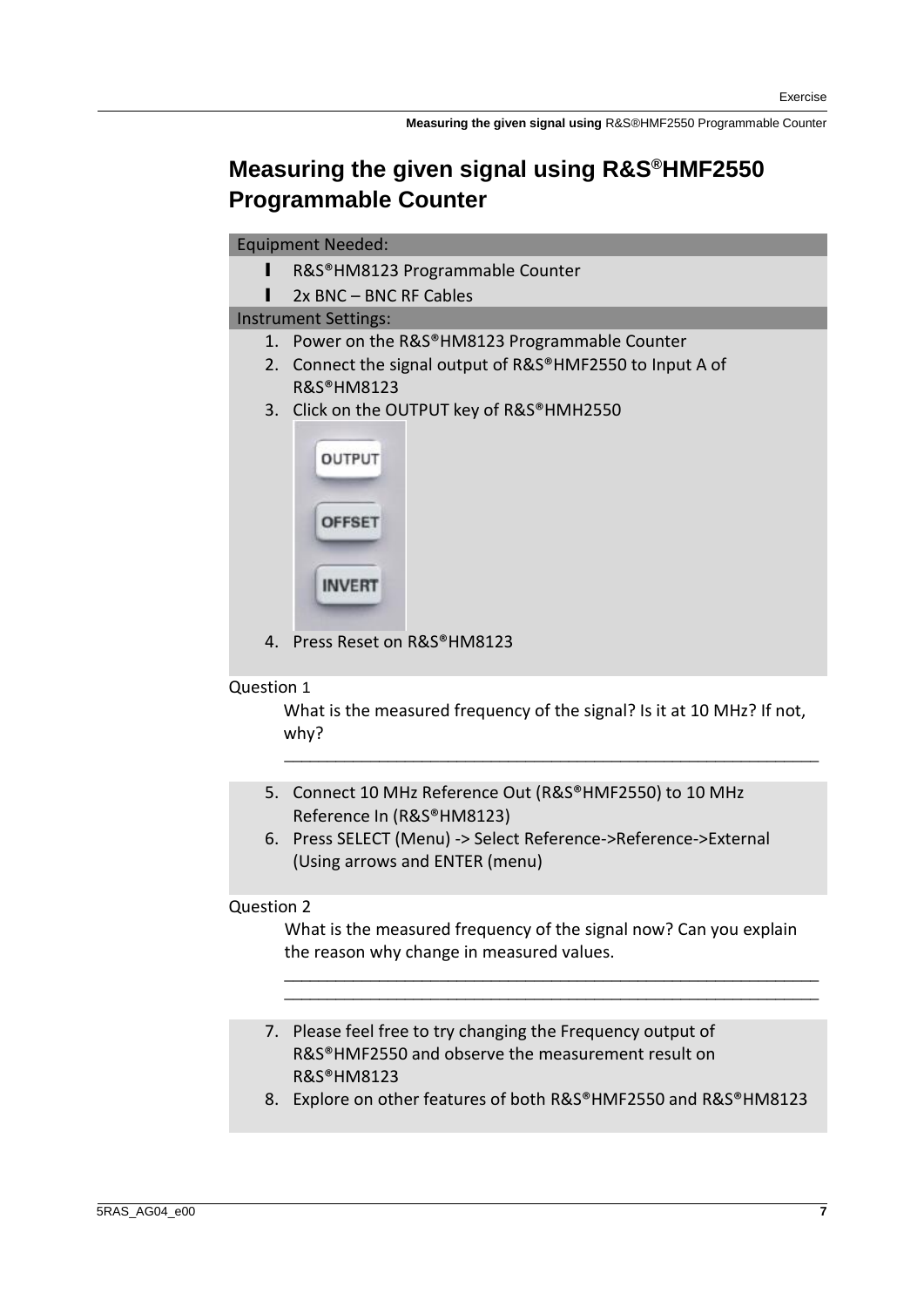**Measuring the given signal using** R&S®HMF2550 Programmable Counter

### **Summary**

**This short exercise show how two instruments can be used to demo the functionary of both the instruments. It also illustrate the importance of setting references between source and measuring instruments will improve on the measurement result.**